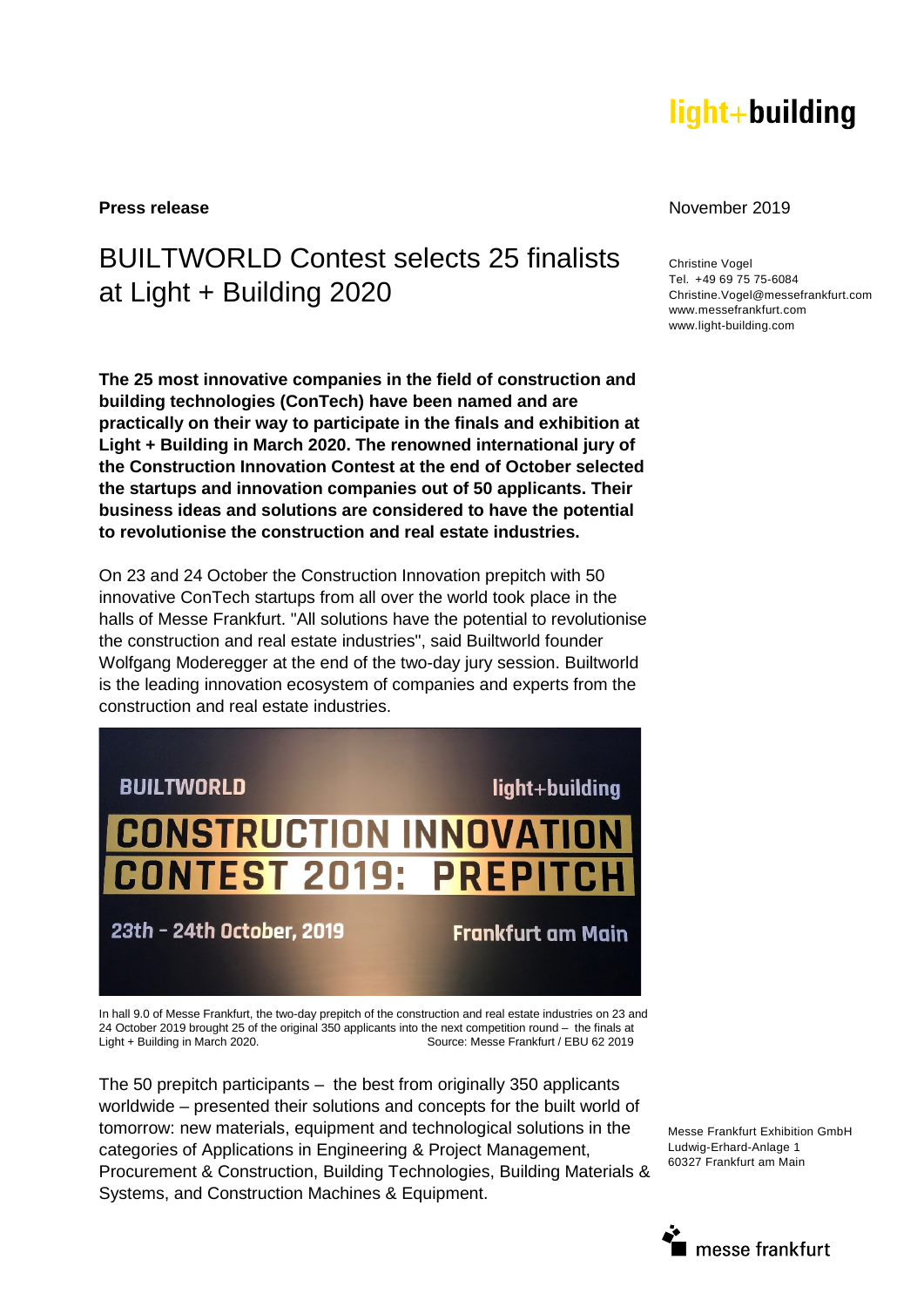The prepitch jury has now named the 25 best, who will present themselves exclusively to the international trades at Light + Building (8 to 13 March 2020) in Frankfurt am Main. Iris Jeglitza-Moshage, member of the Board of Management of Messe Frankfurt, was impressed by the professional appearance of all 50 prepitch participants: "What announced itself to be a small, fine incubator for construction and innovation in the exhibition halls over the past two days will be seen brilliantly at Light + Building in March: The real estate industry and building services engineering point the way to the future".

## **25 finalists exclusively at Light + Building 2020**

The 25 finalists include ConTech startups and companies from America (Argentina, Canada, USA), Asia (Singapore), the Middle East (Israel), and Europe (Belgium, Germany, Great Britain, the Netherlands, Norway, Poland and Switzerland). Builtworld and its partner Messe Frankfurt will welcome them as fianlists and exhibitors in the Builtworld Innovation Forum by Light + Building 2020. In this way, innovative startups and technology companies will be able to present their solutions to more than 220,000 industry experts at Light + Building in Frankfurt am Main.



Builtworld Construction Innovation Contest: The two-day prepitch in hall 9.0 of Messe Frankfurt brought together jurors from the best-known established companies in the real estate and construction sectors as well as building technology. Source: Messe Frankfurt / EBU 62 2019

## **International jury of the industry's big names**

In order to identify the promising ideas and products for building the future, some of the best-known established companies took part in the jury. The jurors from the real estate industry included experts from CA Immobilien, CBRE, Commerz Real, Hines, Patrizia and Vonovia. Experts of Strabag and Vinci judged from the construction industry. Experts also came to the exhibition centre from building materials companies such as Cemex, Saint Gobain and Wienerberger as well as from construction machinery manufacturers Doka and Palfinger. Among the building technology experts were Siemens and PwC, who provided advice on infrastructure projects. The participants from their respective fields of competence ensured that the 50 business models and the resulting marketability were comprehensively evaluated.

Light + Building The world's leading trade fair for lighting and building services technology Frankfurt am Main, 8-13 March 2020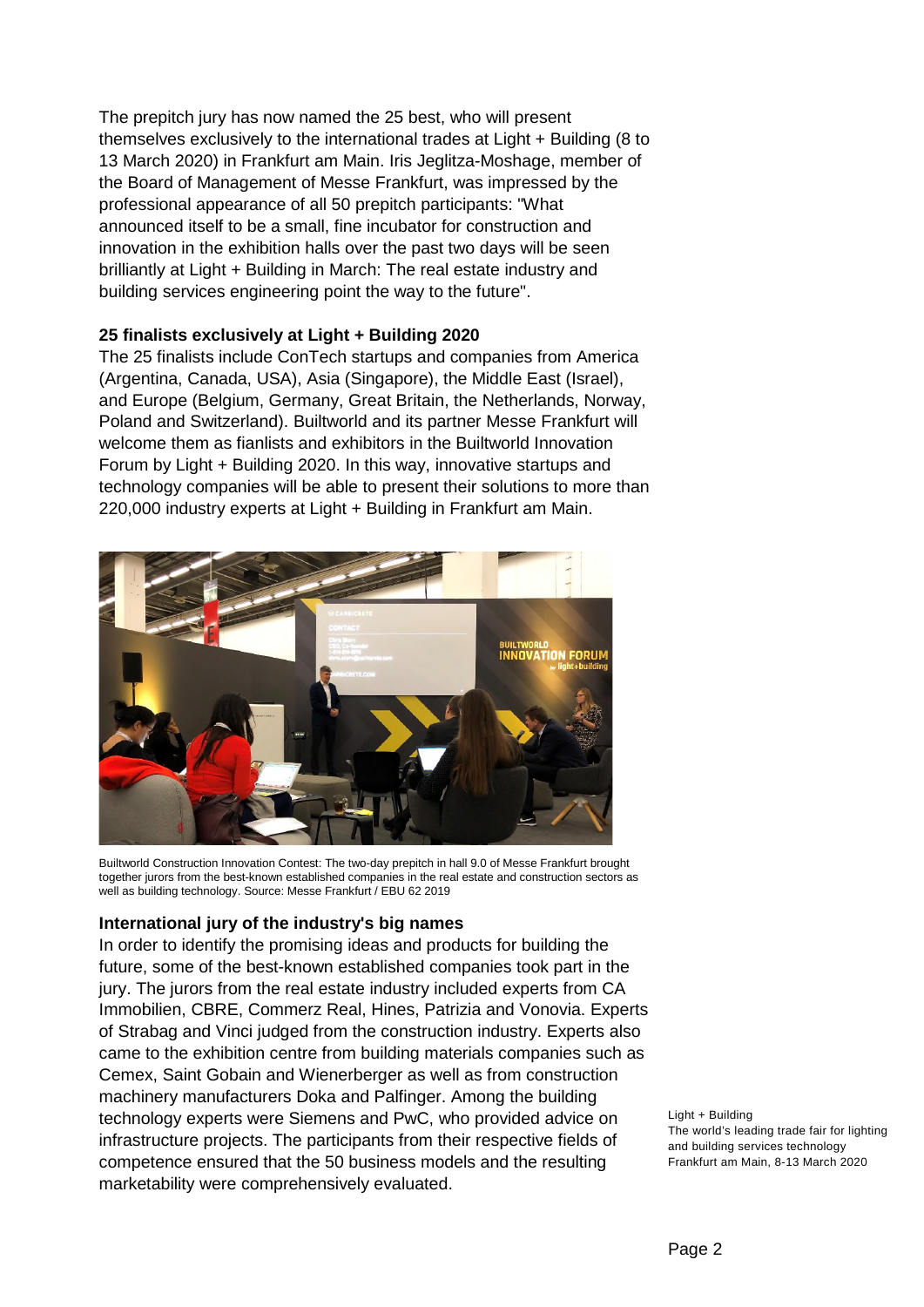#### **Builtworld and Messe Frankfurt promote innovative solutions**

As the organiser of leading international trade fairs for modern building technology, Messe Frankfurt offers experts from the building planning, construction and real estate industries a further information component for the brokerage of innovations, contacts and new business: the exclusive combination of the building technology industry and trades with the "Property Technology" innovation field – startups, project developers and investors in the real estate business. For this purpose, the Frankfurt trade fair organiser cooperates with Builtworld in the focus group "Building Technology". The Munich-based company operates the leading innovation ecosystem of companies and experts from the construction and real estate industry with the aim of actively shaping the built world of tomorrow – from planning, building and managing to investment, financing and marketing real estate and projects.

#### **Partner for building technology worldwide**

With 28 trade fairs for building technology, Messe Frankfurt is the first choice partner for manufacturers concerned and the visitor industries worldwide, especially for experts in the residential and real estate industries. The forecasts of the United Nations for increasing population growth and the urge for urbanisation already show today how important the planning of the "built world" is in times of resources shortage and climate change: by 2050, the majority of people will already be living in megacities that continue to grow and are emerging. This means that water, air, heat, light, safety, security and comfort must be guaranteed. The urban living space and the horizontal and vertical movement in it demand intelligently connected building system technologies. Messe Frankfurt brings together and connects all the relevant players who are looking for or offering marketable solutions for these challenges. It has the industry specific expertise and a network for building technologies that is globally unique.

## **Information for journalists:**

The 25 winners of the Construction Innovation Contest prepitch can be found here: [www.builtworld.com/contest/construction/finalists/](http://www.builtworld.com/contest/construction/finalists/)  They are part of a survey of 100 internationally leading technology companies in the construction industry and building technology, which were identified the Builtworld platform in cooperation with PwC out of 350 applications: To be found on: [www.contechmap.com](http://www.contechmap.com/)

## **Press information and photographic material:**

[www.light-building.com/press](http://www.light-building.com/press)

## **Links to websites:**

[www.builtworld.com](http://www.builtworld.com/) [www.building-technologies.messefrankfurt.com](https://technology.messefrankfurt.com/frankfurt/de/branchen/building-technologies.html)  [www.ish.messefrankfurt.com](https://ish.messefrankfurt.com/frankfurt/de.html)

Light + Building The world's leading trade fair for lighting and building services technology Frankfurt am Main, 8-13 March 2020